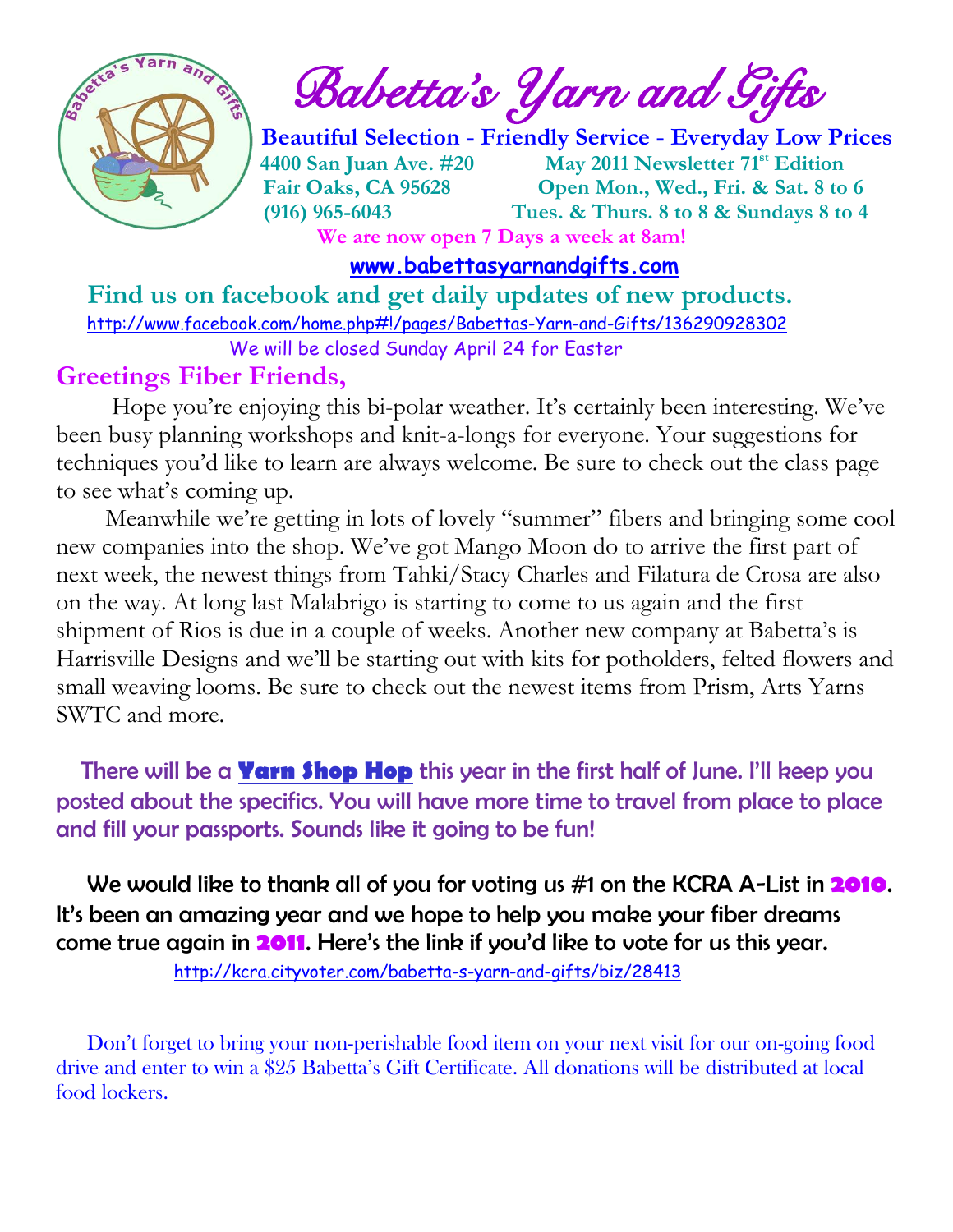

#### **Classic Elite Soft Linen Trunk Show**

April 21 to May 1

 You'll have a chance to check out this year's designs in the models from the newest pattern book.



## **Hedge Hog Workshop**

May 14, 21 \$ 28 from 2-3:30pm 6 spaces available Sign-up \$40 Get a 10% off coupon for materials.

**Toe Up socks KAL with Gustine**

**May 10 & 24 from 6:30 to 8pm Sign-up \$30 Get a 10% off coupon for materials. 4 spaces available**



# Embedded & Bedazzled Felted Cuffs

Workshop with Antoinette \$ Reecie April 30<sup>th</sup> from 10am to 2pm. Sign-up fee \$55 includes fiber & beads.



Learn the technique of embedding stones, beads and treasures between layers of wool while creating your own dazzling cuff. The technique you learn in this class can be used for embellishing hats, bags, vessels, etc. Additional beading can be added once your cuff has dried.

Supplies: Sharp scissors, note pad, 2 old towels, measuring tape, beading needle & thread.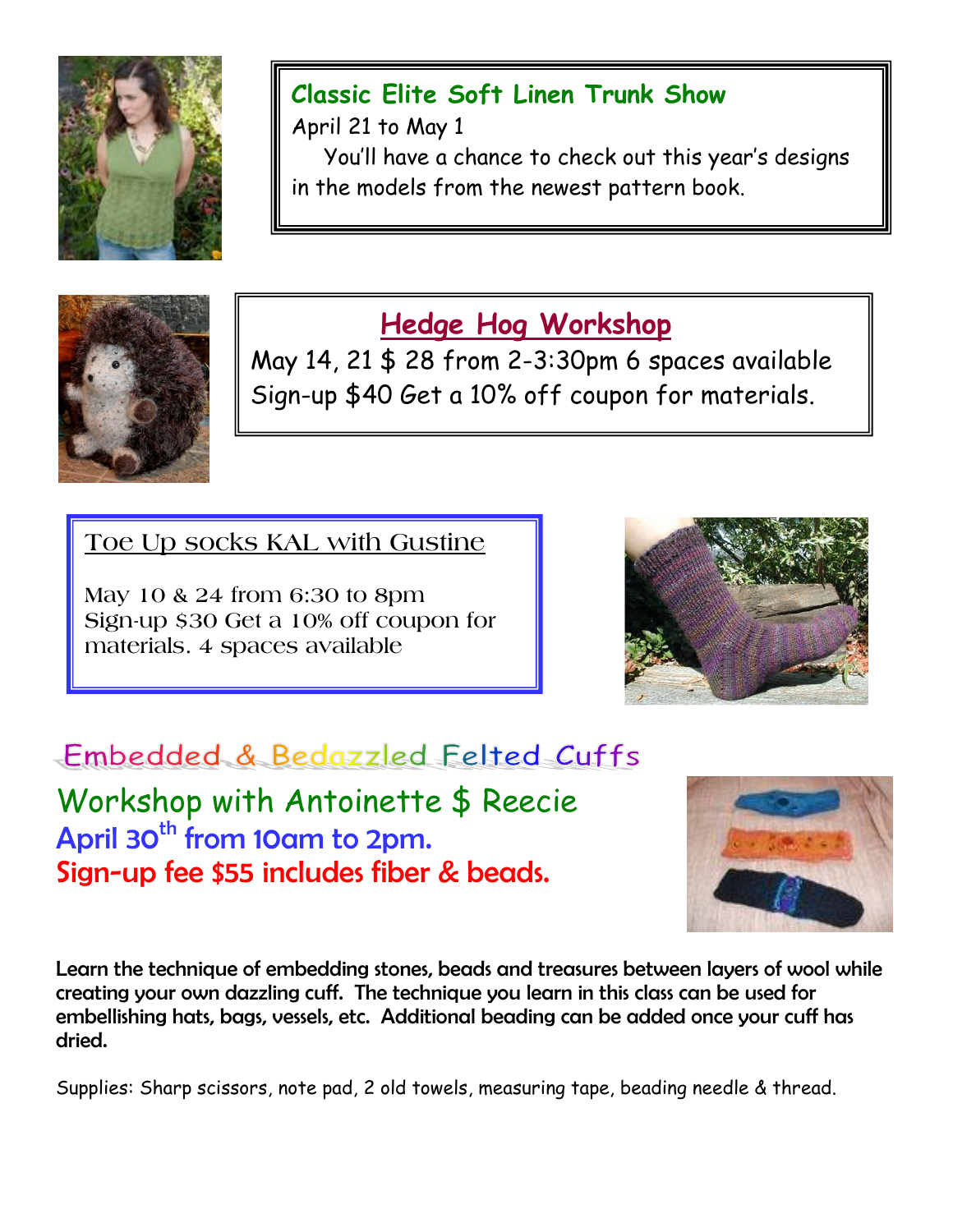### *Beaded Lace Necklace Workshop with Maya*

*May 14 10am-12 \$30 sign-up fee includes kit and pattern.* 



#### Classes for May at Babetta's

 *In our project classes you can learn to knit anything from scarves to socks to felted purses to lace shawls to hats to sweaters. Pick your project and join in the fun. Our knitters inspire each other to try new things by sharing ideas and showing off their latest creation. Sign up for one of our classes and you will receive a coupon for %10 off your next purchase. If our class times aren't convenient we also offer private lessons in Knitting, Crochet, Spinning and Weaving by appointment.*

**\*Pre-registration is required as class sizes are limited. Please choose your dates carefully. Because of scheduling conflicts and complications, make-up classes will only be allowed under special circumstances and individual consideration.**

**Tuesdays May 3, 10 & 17** Knitting Project 6pm – 7:30pm fee \$40

**Wednesdays May 4, 11 & 18** Knitting Project 1pm – 2:30pm fee \$40 Knitting Project 3:30pm- 5pm fee \$40

**Thursday May 5, 12 & 19** Knitting Project 6pm – 7:30pm fee \$40

**Saturdays May 7, 14 & 21** Knitting Project 4pm – 5:30pm fee \$40.



 Private Lessons Knitting or Crochet \$15 an hour and Group Knitting or Crochet Private lessons \$10 an hour per person.

 Spinning or weaving \$20 an hour and group rates are \$15 an hour per person.

**Sit and Knit or Crochet Saturdays**

 You're invited to come and sit in our little living room and share your love of handwork with other Fiber Friends. We're open from 8am to 6pm on Sat. Come by anytime throughout the day.

If you'd like to do some charity knitting with a lovely group of people our own group *"The Purls of Fair Oaks"* meets the second Thursday of every month from 10am to noon here at Babetta's. This wonderful group of knitters started out knitting baby hats for local hospitals and has now decided to take on other charity knitting projects too. If you'd like to come join the group there's always room for more. This month's date is May 12. If you'd like to drop off any knitted or crocheted donation items you can do that at any time and I will pass them on.